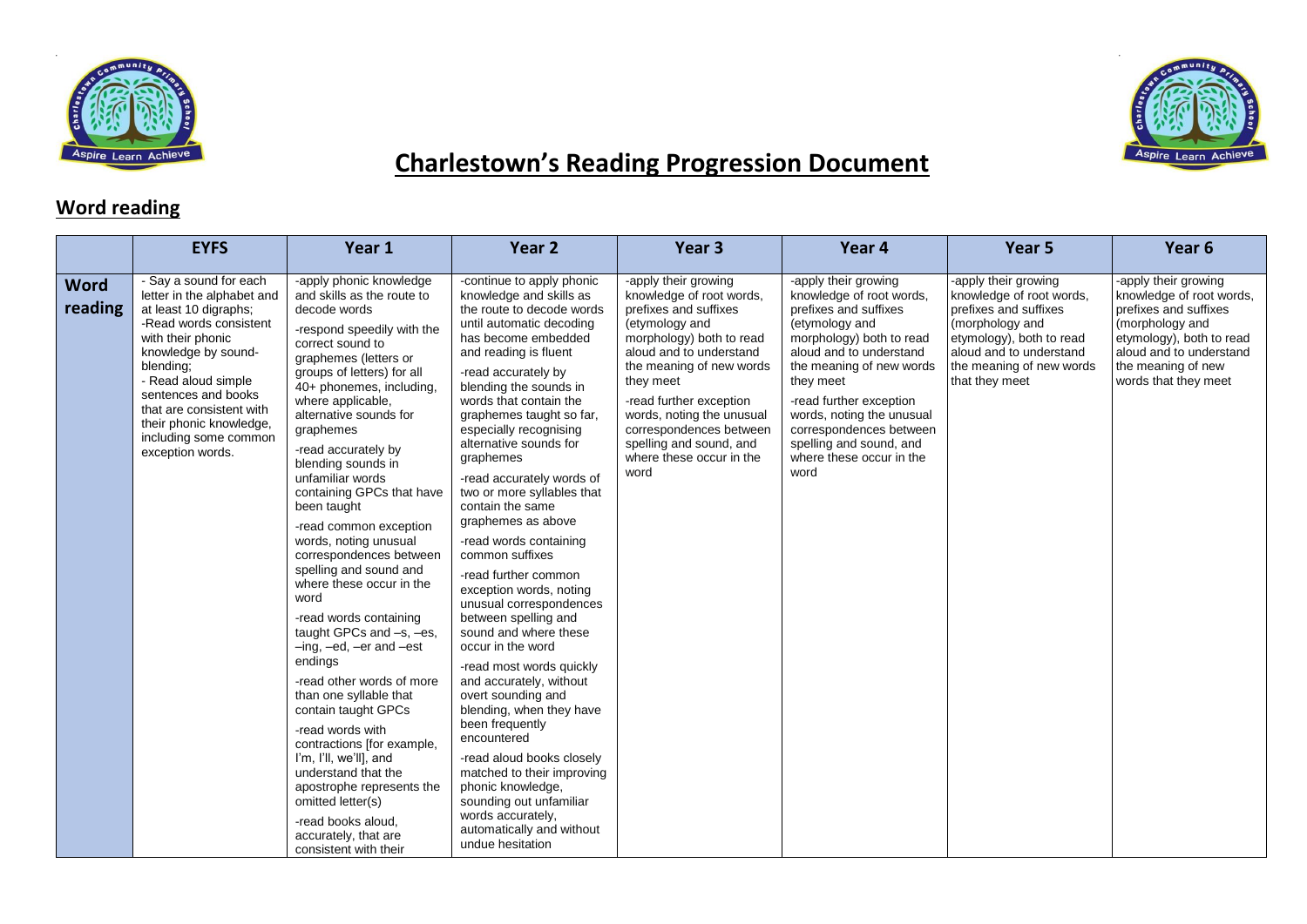



|                          | developing phonic<br>knowledge and that do not<br>require them to use other<br>strategies to work out<br>words<br>-reread these books to<br>build up their fluency and<br>confidence in word<br>reading | -reread these books to<br>build up their fluency and<br>confidence in word<br>reading               |                                                                                                                                                                                                             |                                                                                                                                                                                                                                                                                                                 |
|--------------------------|---------------------------------------------------------------------------------------------------------------------------------------------------------------------------------------------------------|-----------------------------------------------------------------------------------------------------|-------------------------------------------------------------------------------------------------------------------------------------------------------------------------------------------------------------|-----------------------------------------------------------------------------------------------------------------------------------------------------------------------------------------------------------------------------------------------------------------------------------------------------------------|
| Define/<br><b>Decode</b> | - discussing word<br>meanings, linking new<br>meanings to those already<br>known                                                                                                                        | -discussing and clarifying<br>the meanings of words,<br>linking new meanings to<br>known vocabulary | -using dictionaries to<br>check the meaning of<br>words that they have read<br>-understand what they<br>read, in books they can<br>read independently, by:<br>explaining the meaning of<br>words in context | -understand what they<br>read by: checking that<br>the book makes sense<br>to them, discussing their<br>understanding and<br>exploring the meaning of<br>words in context<br>-discuss and evaluate<br>how authors use<br>language, including<br>figurative language,<br>considering the impact<br>on the reader |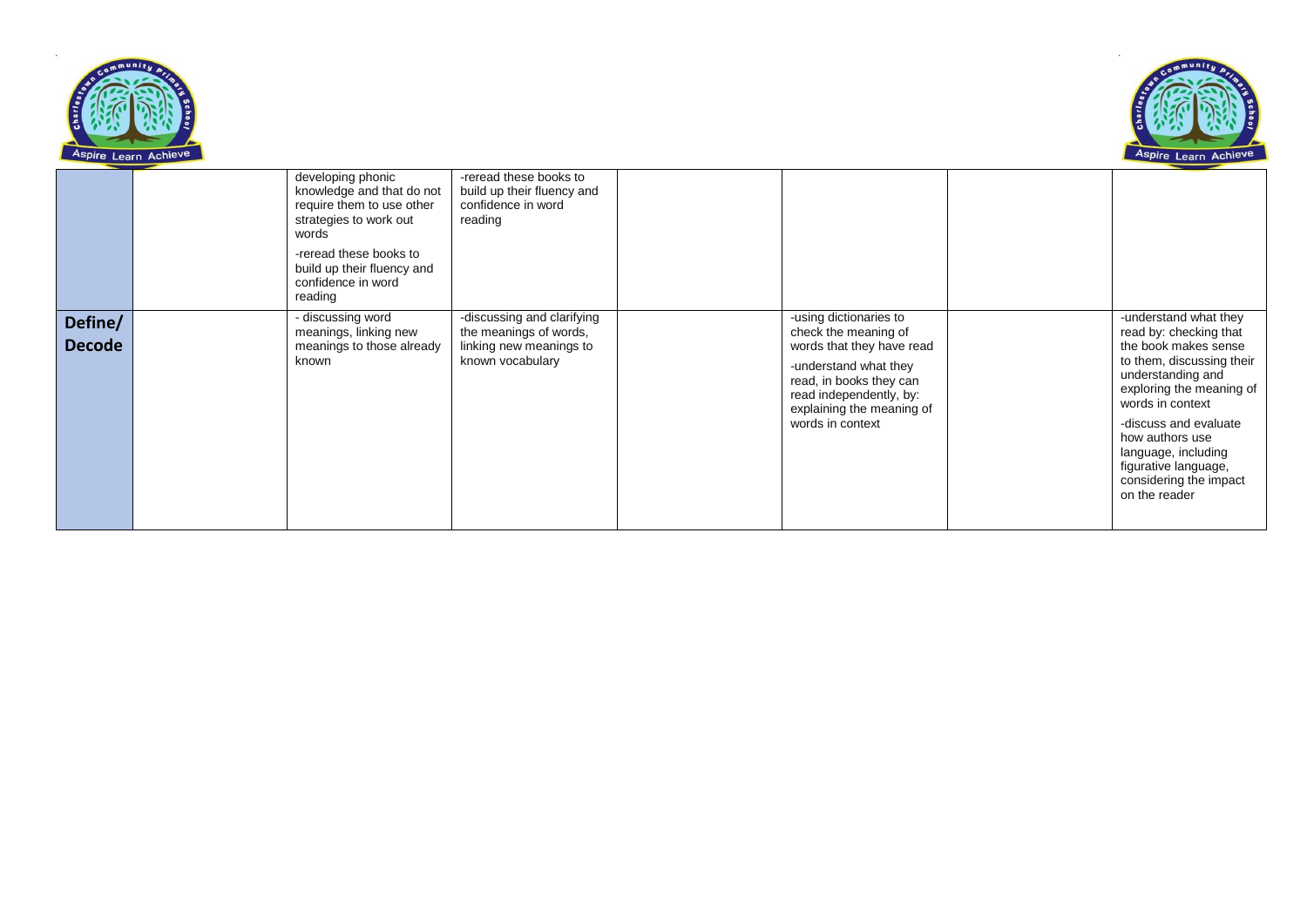





Aspire Learn Achieve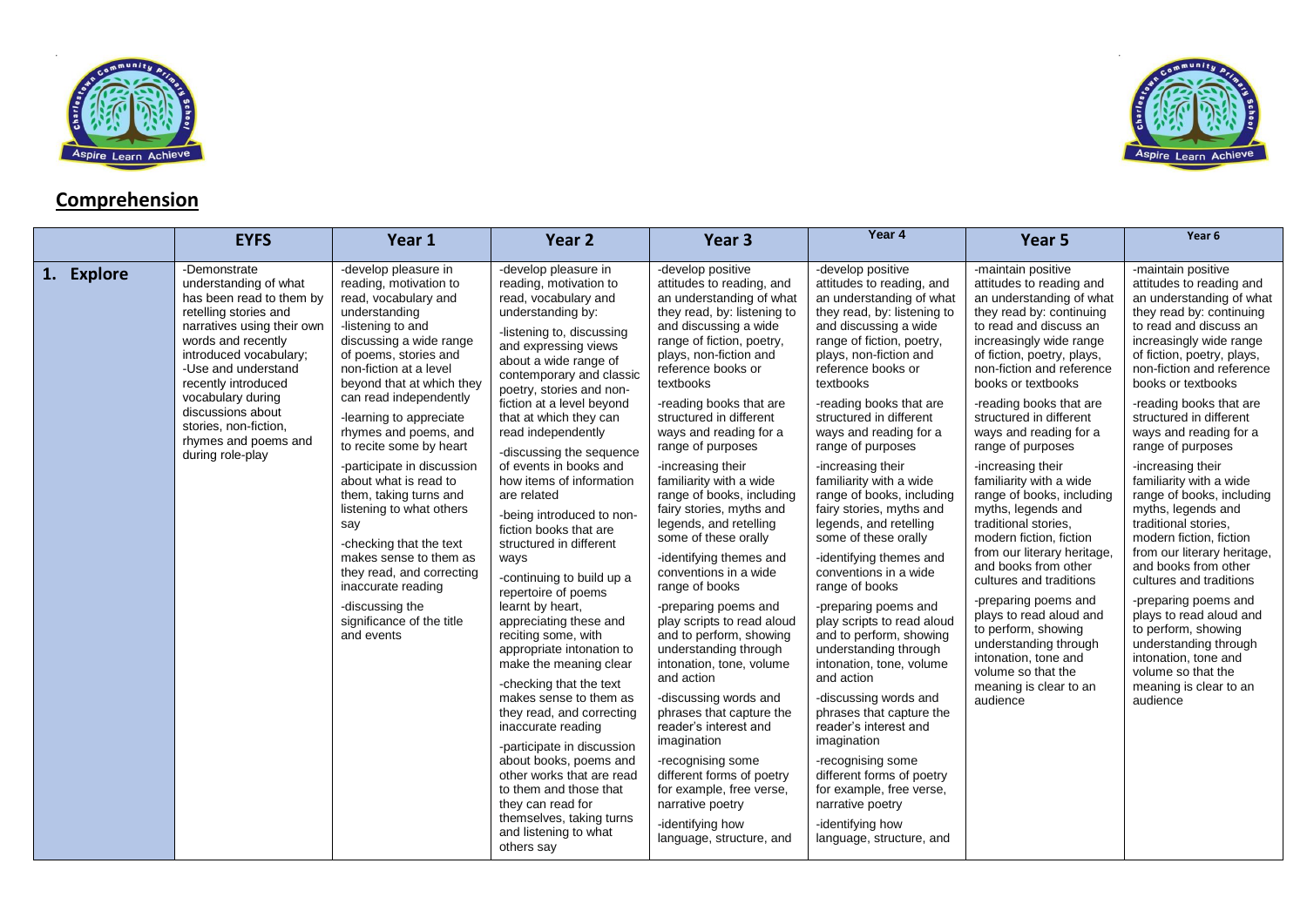



|             |                                                             |                                                                                                                                                                                                                                                                                                                                                                            |                                                                                                                                                                                                                                                                                                                                                                                                                                                                                                                                                                                                                                                                                   | presentation contribute to<br>meaning                                                                                                                                                                                                                                                | presentation contribute to<br>meaning                                                                                                                                                                                                                                                |                                                                                                                                                                                                                                                                                                      |                                                                                                                                                                                                                                                                                                      |
|-------------|-------------------------------------------------------------|----------------------------------------------------------------------------------------------------------------------------------------------------------------------------------------------------------------------------------------------------------------------------------------------------------------------------------------------------------------------------|-----------------------------------------------------------------------------------------------------------------------------------------------------------------------------------------------------------------------------------------------------------------------------------------------------------------------------------------------------------------------------------------------------------------------------------------------------------------------------------------------------------------------------------------------------------------------------------------------------------------------------------------------------------------------------------|--------------------------------------------------------------------------------------------------------------------------------------------------------------------------------------------------------------------------------------------------------------------------------------|--------------------------------------------------------------------------------------------------------------------------------------------------------------------------------------------------------------------------------------------------------------------------------------|------------------------------------------------------------------------------------------------------------------------------------------------------------------------------------------------------------------------------------------------------------------------------------------------------|------------------------------------------------------------------------------------------------------------------------------------------------------------------------------------------------------------------------------------------------------------------------------------------------------|
|             |                                                             |                                                                                                                                                                                                                                                                                                                                                                            |                                                                                                                                                                                                                                                                                                                                                                                                                                                                                                                                                                                                                                                                                   | -participate in discussion<br>about both books that are<br>read to them and those<br>they can read for<br>themselves, taking turns<br>and listening to what<br>others say                                                                                                            | -participate in discussion<br>about both books that are<br>read to them and those<br>they can read for<br>themselves, taking turns<br>and listening to what<br>others say                                                                                                            |                                                                                                                                                                                                                                                                                                      |                                                                                                                                                                                                                                                                                                      |
| 2. Predict  |                                                             | -predicting what might<br>happen on the basis of<br>what has been read so<br>far                                                                                                                                                                                                                                                                                           | -predicting what might<br>happen on the basis of<br>what has been read so<br>far                                                                                                                                                                                                                                                                                                                                                                                                                                                                                                                                                                                                  | -predicting what might<br>happen from details<br>stated and implied                                                                                                                                                                                                                  | -predicting what might<br>happen from details<br>stated and implied                                                                                                                                                                                                                  | -predicting what might<br>happen from details<br>stated and implied                                                                                                                                                                                                                                  | -predicting what might<br>happen from details<br>stated and implied                                                                                                                                                                                                                                  |
| 3. Retrieve | -Anticipate, where<br>appropriate, key events<br>in stories | -recognising and joining<br>in with predictable<br>phrases<br>-explain clearly their<br>understanding of what is<br>read to them<br>-understand both the<br>books they can already<br>read accurately and<br>fluently and those they<br>listen to by: drawing on<br>what they already know<br>or on background<br>information and<br>vocabulary provided by<br>the teacher | -becoming increasingly<br>familiar with and retelling<br>a wider range of stories,<br>fairy stories and<br>traditional tales<br>-recognising simple<br>recurring literary<br>language in stories and<br>poetry<br>-understand both the<br>books that they can<br>already read accurately<br>and fluently and those<br>that they listen to by:<br>drawing on what they<br>already know or on<br>background information<br>and vocabulary provided<br>by the teacher<br>-answering and asking<br>questions<br>-explain and discuss their<br>understanding of books,<br>poems and other<br>material, both those that<br>they listen to and those<br>that they read for<br>themselves | -understand what they<br>read, in books they can<br>read independently, by:<br>checking that the text<br>makes sense to them,<br>discussing their<br>understanding, and<br>explaining the meaning of<br>words in context<br>-retrieve and record<br>information from non-<br>fiction | -understand what they<br>read, in books they can<br>read independently, by:<br>checking that the text<br>makes sense to them,<br>discussing their<br>understanding, and<br>explaining the meaning of<br>words in context<br>-retrieve and record<br>information from non-<br>fiction | -retrieve, record and<br>present information from<br>non-fiction<br>-learning a wider range of<br>poetry by heart<br>-understand what they<br>read by: checking that<br>the book makes sense to<br>them, discussing their<br>understanding<br>-provide reasoned<br>justifications for their<br>views | -retrieve, record and<br>present information from<br>non-fiction<br>-learning a wider range of<br>poetry by heart<br>-understand what they<br>read by: checking that<br>the book makes sense to<br>them, discussing their<br>understanding<br>-provide reasoned<br>justifications for their<br>views |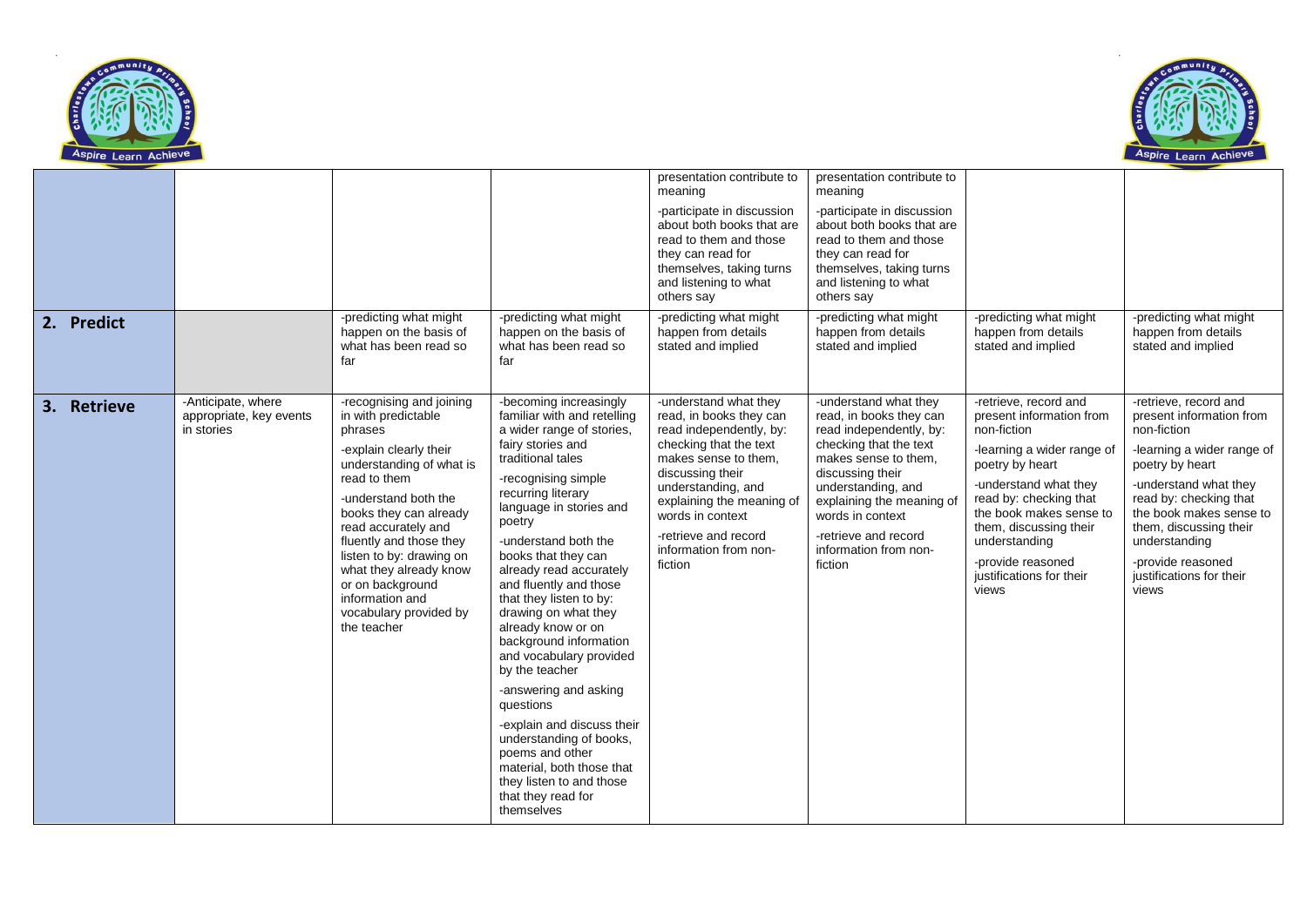



| 4. Infer     | -making inferences on<br>the basis of what is being<br>said and done                                                                                                                                                                             | -making inferences on<br>the basis of what is being<br>said and done | -drawing inferences such<br>as inferring characters'<br>feelings, thoughts and<br>motives from their<br>actions, and justifying<br>inferences with evidence               | -drawing inferences such<br>as inferring characters'<br>feelings, thoughts and<br>motives from their<br>actions, and justifying<br>inferences with evidence               | -drawing inferences such<br>as inferring characters'<br>feelings, thoughts and<br>motives from their<br>actions, and justifying<br>inferences with evidence                                                                                                                                                                                                                                                                                                                                                                                                                                                                                                     | -drawing inferences such<br>as inferring characters'<br>feelings, thoughts and<br>motives from their<br>actions, and justifying<br>inferences with evidence                                                                                                                                                                                                                                                                                                                                                                                                                                                                                                     |
|--------------|--------------------------------------------------------------------------------------------------------------------------------------------------------------------------------------------------------------------------------------------------|----------------------------------------------------------------------|---------------------------------------------------------------------------------------------------------------------------------------------------------------------------|---------------------------------------------------------------------------------------------------------------------------------------------------------------------------|-----------------------------------------------------------------------------------------------------------------------------------------------------------------------------------------------------------------------------------------------------------------------------------------------------------------------------------------------------------------------------------------------------------------------------------------------------------------------------------------------------------------------------------------------------------------------------------------------------------------------------------------------------------------|-----------------------------------------------------------------------------------------------------------------------------------------------------------------------------------------------------------------------------------------------------------------------------------------------------------------------------------------------------------------------------------------------------------------------------------------------------------------------------------------------------------------------------------------------------------------------------------------------------------------------------------------------------------------|
| 5. Relate    | -becoming very familiar<br>with key stories, fairy<br>stories and traditional<br>tales, retelling them and<br>considering their<br>particular characteristics<br>-being encouraged to link<br>what they read or hear to<br>their own experiences | -discussing their favourite<br>words and phrases                     | -participate in discussion<br>about both books that are<br>read to them and those<br>they can read for<br>themselves, taking turns<br>and listening to what<br>others say | -participate in discussion<br>about both books that are<br>read to them and those<br>they can read for<br>themselves, taking turns<br>and listening to what<br>others say | -recommending books<br>that they have read to<br>their peers, giving<br>reasons for their choices<br>-asking questions to<br>improve their<br>understanding<br>-identifying how<br>language, structure and<br>presentation contribute to<br>meaning<br>-participate in<br>discussions about books<br>that are read to them and<br>those they can read for<br>themselves, building on<br>their own and others'<br>ideas and challenging<br>views courteously<br>-explain and discuss their<br>understanding of what<br>they have read, including<br>through formal<br>presentations and<br>debates, maintaining a<br>focus on the topic and<br>using notes where | -recommending books<br>that they have read to<br>their peers, giving<br>reasons for their choices<br>-asking questions to<br>improve their<br>understanding<br>-identifying how<br>language, structure and<br>presentation contribute to<br>meaning<br>-participate in<br>discussions about books<br>that are read to them and<br>those they can read for<br>themselves, building on<br>their own and others'<br>ideas and challenging<br>views courteously<br>-explain and discuss their<br>understanding of what<br>they have read, including<br>through formal<br>presentations and<br>debates, maintaining a<br>focus on the topic and<br>using notes where |
|              |                                                                                                                                                                                                                                                  |                                                                      |                                                                                                                                                                           |                                                                                                                                                                           | necessary                                                                                                                                                                                                                                                                                                                                                                                                                                                                                                                                                                                                                                                       | necessary                                                                                                                                                                                                                                                                                                                                                                                                                                                                                                                                                                                                                                                       |
| 6. Summarise |                                                                                                                                                                                                                                                  |                                                                      | -identifying main ideas<br>drawn from more than 1<br>paragraph and<br>summarising these                                                                                   | -identifying main ideas<br>drawn from more than 1<br>paragraph and<br>summarising these                                                                                   | -summarising the main<br>ideas drawn from more<br>than 1 paragraph,<br>identifying key details<br>that support the main<br>ideas                                                                                                                                                                                                                                                                                                                                                                                                                                                                                                                                | -summarising the main<br>ideas drawn from more<br>than 1 paragraph,<br>identifying key details<br>that support the main<br>ideas                                                                                                                                                                                                                                                                                                                                                                                                                                                                                                                                |
| 7. Compare   |                                                                                                                                                                                                                                                  |                                                                      | -asking questions to<br>improve their<br>understanding of a text                                                                                                          | -asking questions to<br>improve their<br>understanding of a text                                                                                                          | -making comparisons<br>within and across books                                                                                                                                                                                                                                                                                                                                                                                                                                                                                                                                                                                                                  | -making comparisons<br>within and across books                                                                                                                                                                                                                                                                                                                                                                                                                                                                                                                                                                                                                  |